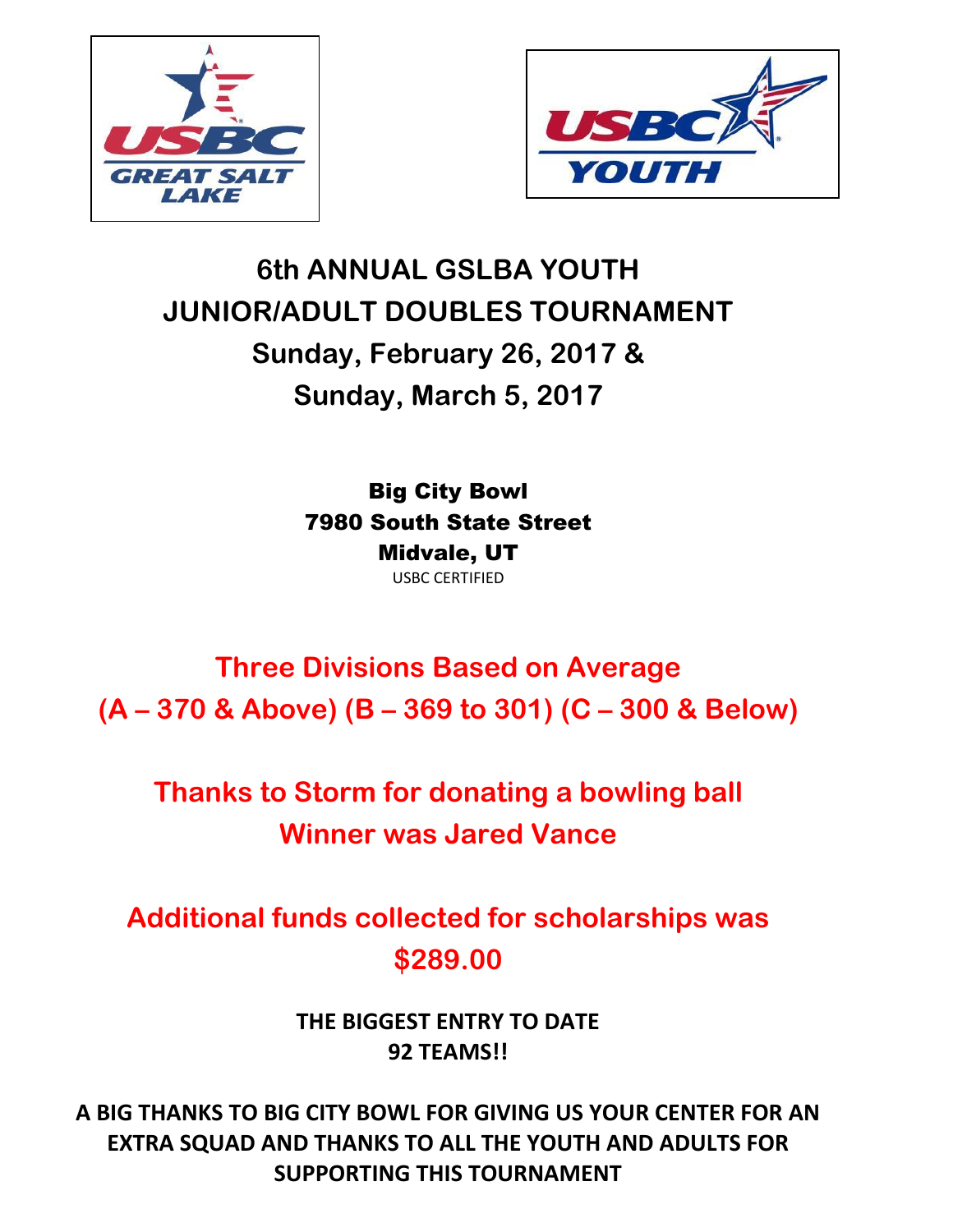## Current Standings 6th Annual 2017 Adult/Jr. GSLBA Doubles Tournament

*Scholarships are awarded on a ratio of 1 in 6*

*Adult winnings are donated to their youth partners in the form of scholarships. All Scholarships are sent to SMART*

## Division A 370 & Up (Scholarships 3 places)

| <b>Place</b>     | <u>Team Name</u>                            | <b>Score</b> | Hdcp. | <b>Center</b>          |
|------------------|---------------------------------------------|--------------|-------|------------------------|
|                  | 1st Place Nypower, Joshua / Nypower, Justin | 1578         | 223   | <b>Big City Bowl</b>   |
| 2 <sub>nd</sub>  | Vance, Jared / Travis Slade                 | 1545         | 223   | <b>All Star Sandy</b>  |
| 3rd              | Frank, Johnathan / David, Jeff              | 1512         | 170   | <b>All Star Tooele</b> |
| 4 <sup>th</sup>  | Briggs, Craig / Slade, Travis               | 1425         | 123   | <b>Fat Cats</b>        |
| 5 <sup>th</sup>  | Redmond, Christopher / Hall, Chad           | 1423         | 94    | Bonwood Bowl           |
| 6 <sup>th</sup>  | Jacobson, Coleton / Powell, Samantha        | 1405         | 186   | All Star West Jordan   |
| 7 <sup>th</sup>  | Pullman, Tyler / Lutterman, Lindee          | 1381         | 83    | All Star Sandy         |
| 8 <sup>th</sup>  | Jepsen, David / Slade, Travis               | 1359         | 221   | <b>Big City Bowl</b>   |
| 9 <sup>th</sup>  | Pullman, Tyler / Pullman, Troy              | 1358         | 132   | All Star Sandy         |
| 10 <sup>th</sup> | Jensen, Jimmy / Jensen, John                | 1354         | 169   | All Star West Jordan   |
| 11 <sup>th</sup> | Keener, Bryce / Baker, Johnny               | 1348         | 177   | All Star Tooele        |
| 12 <sup>th</sup> | Redmond, Trevor, / Oike, Stan               | 1346         | 115   | Bonwood Bowl           |
| 13 <sup>th</sup> | Kesler, Connor / Kesler, Eddie              | 1344         | 205   | <b>Bonwood Bowl</b>    |
| 13 <sup>th</sup> | Oike, Stan / Redmond, Christopher           | 1344         | 150   | Bonwood Bowl           |
| 15 <sup>th</sup> | Pendleton, Cole / Todd, Blaine              | 1309         | 113   | All Star West Jordan   |
| 16 <sup>th</sup> | Kesler, Duncan / Baker, Robert              | 1292         | 126   | Bonwood Bowl           |
| 17 <sup>th</sup> | Briggs, Craig / Briggs, Scott               | 1276         | 196   | <b>Fat Cats</b>        |
| 18 <sup>th</sup> | Pendleton, Cole / Pendleton, Dewayne        | 1260         | 196   | All Star West Jordan   |
| 19 <sup>th</sup> | Kesler, Duncan / Kesler, Eddie              | 1242         | 116   | <b>Bonwood Bowl</b>    |
| 20 <sup>th</sup> | Redmond, Trevor / Sanchez, April            | 1237         | 113   | Bonwood Bowl           |
| 21 <sup>st</sup> | Kunkel, Mindee / Pullman, Tyler             | 1157         | 97    | All Star Sandy         |

#### Division B 369 – 301 (Scholarship 6 places)

| <b>Place</b>     | <u>Team Name</u>                          | <b>Score</b> | Hdcp. | <b>Center</b>         |
|------------------|-------------------------------------------|--------------|-------|-----------------------|
|                  | 1st Place Reeve, Shaun / Mitchell, Ashton | 1495         | 385   | <b>Bountiful Bowl</b> |
| 2 <sub>nd</sub>  | <b>Stapert, Kelsey / Stapert, Joe</b>     | 1483         | 305   | <b>All Star WJ</b>    |
| 3 <sub>rd</sub>  | Pelzer, Emily / Taylor, Gary              | 1481         | 345   | <b>Big City Bowl</b>  |
| 4 <sup>th</sup>  | Jepsen, David / Taliercio, Greg           | 1468         | 275   | <b>Big City Bowl</b>  |
| 5 <sup>th</sup>  | Pelzer, Emily / Harms, Kathy              | 1460         | 350   | <b>Big City Bowl</b>  |
| 6th              | Robles, Jasmin / Robles, Rafael Jr.       | 1454         | 358   | <b>Bonwood Bowl</b>   |
| 7 <sup>th</sup>  | Acurero, George / Acurero, Jorge          | 1450         | 245   |                       |
| 8 <sup>th</sup>  | Colledge, Dylan / Andersen, Ron           | 1449         | 426   | Bonwood Bowl          |
| gth              | Homewood, Rachel / Lee, Luis              | 1439         | 283   | <b>Big City Bowl</b>  |
| 10 <sup>th</sup> | Nelson, Dashia / Nelson, Mason            | 1429         | 388   | All Star Sandy        |
| 11th             | Pelzer, Emily / Lund, Randy               | 1427         | 291   | <b>Big City Bowl</b>  |
| 12 <sup>th</sup> | Taylor, Brayton / Carlos, Jeff            | 1427         | 410   | <b>Big City Bowl</b>  |
| 13 <sup>th</sup> | Hadlock, Adam / Reeve, Shaun              | 1421         | 288   | <b>Bountiful Bowl</b> |
| 14 <sup>th</sup> | Homewood, Rachel / Homewood, Craig        | 1414         | 367   | <b>Big City Bowl</b>  |
| 15 <sup>th</sup> | Robles, Vanessa / Robles, Rafael Sr.      | 1410         | 302   | Bonwood Bowl          |
| 16 <sup>th</sup> | Hadlock, Adam / Hadlock, Bridgette        | 1402         | 401   | <b>Bountiful Bowl</b> |
| 17 <sup>th</sup> | Ahumada, Hassan / Wahlberg, Vic           | 1388         | 410   | <b>Big City Bowl</b>  |
| 18 <sup>th</sup> | Huffman, Johnathon / Beckstead, Rush      | 1377         | 399   | <b>Big City Bowl</b>  |
| 19 <sup>th</sup> | Lake, Alexis / Jeppesen, Zach             | 1364         | 355   | All Star Sandy        |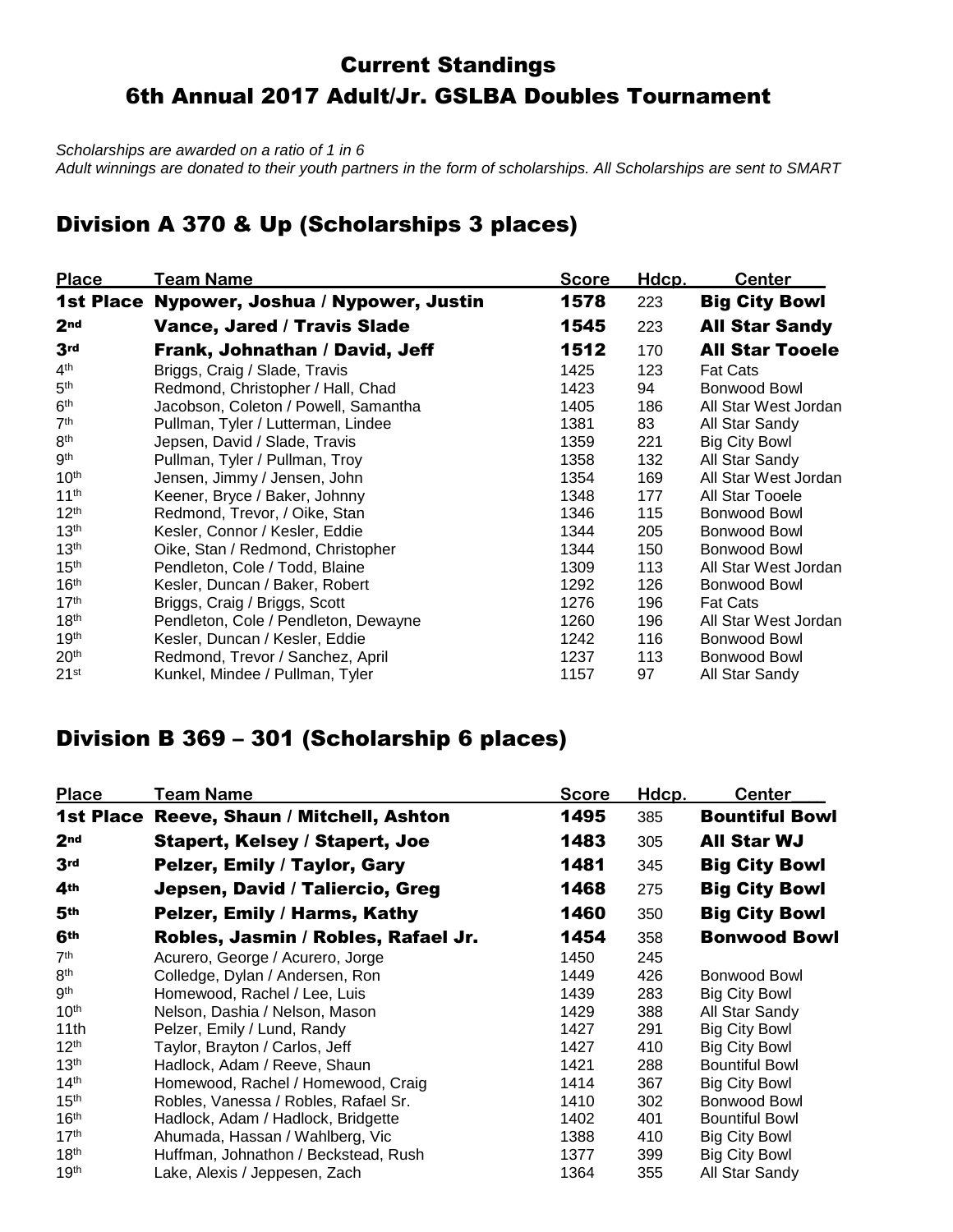| <b>Place</b>     | <u>Team Name</u>                        | <b>Score</b> | Hdcp. | <b>Center</b>        |
|------------------|-----------------------------------------|--------------|-------|----------------------|
| 20 <sup>th</sup> | Sullivan, Victoria / Briggs, Scott      | 1351         | 377   | All Star West Jordan |
| 21 <sup>st</sup> | Hadlock, Brandon / Hadlock, Jennifer    | 1347         | 401   | All Star Tooele      |
| 22 <sup>nd</sup> | Waters, Jack / Waters, Cary             | 1339         | 271   | All Star West Jordan |
| 23 <sup>rd</sup> | Jepsen, David / Hansen, Matt            | 1337         | 253   | <b>Big City Bowl</b> |
| 24 <sup>th</sup> | Bond, Austin / Kunkel, Mindee           | 1335         | 259   | All Star Sandy       |
| 25 <sup>th</sup> | DeLaney, Zachary / DeLaney, Brian       | 1331         | 399   | Bonwood Bowl         |
| 26 <sup>th</sup> | Lund, Teyona / Lund, Randy              | 1329         | 299   | <b>Big City Bowl</b> |
| 27 <sup>th</sup> | Williamson, Jailene / Pullman, Troy     | 1328         | 353   | <b>Fat Cats</b>      |
| 28 <sup>th</sup> | Bond, Austin / Bond, Robert             | 1323         | 299   | All Star Sandy       |
| 29th             | Nypower, Justin / AJ Blauvelt           | 1317         | 259   | <b>Big City Bowl</b> |
| 30 <sup>th</sup> | Williamson, Dallen / Dekorver, Troylene | 1316         | 369   | <b>Fat Cats</b>      |
| 31 <sup>st</sup> | Robles, Vanessa / Robles, Rafael Jr.    | 1310         | 307   | Bonwood Bowl         |
| 32 <sup>nd</sup> | Henrie, Brodie / Hendie, Leslie         | 1304         | 415   | All Star West Jordan |
| 33 <sup>rd</sup> | Pullman, Andrew / Pullman, Troy         | 1303         | 261   | All Star Sandy       |
| 34th             | Chacon, Brandon / Chacon, Makayia       | 1302         | 320   | <b>Big City Bowl</b> |
| 35 <sup>th</sup> | Evans, Tristin / Jones, Vickie          | 1290         | 302   | <b>Bonwood Bowl</b>  |
| 36 <sup>th</sup> | Klinge, Trip / Dalkert, Carlye          | 1276         | 266   | Bonwood Bowl         |
| 37 <sup>th</sup> | Atkinson, Brandon / Atkinson, Richard   | 1275         | 255   | Bonwood Bowl         |
| 38 <sup>th</sup> | Pullman, Andrew / Pullman Karen         | 1273         | 382   | All Star Sandy       |
| 39 <sup>th</sup> | Robles, Jasmin / Robles, Rafael Sr.     | 1267         | 353   | Bonwood Bowl         |
| 40 <sup>th</sup> | Kunkel, Draegen / Kunkel, Mindee        | 1260         | 354   | All Star Sandy       |

# Division C 301 & Below (Scholarship 5 places)

| <b>Place</b>     | <b>Team Name</b>                           | <b>Score</b> | Hdcp. | <b>Center</b>               |
|------------------|--------------------------------------------|--------------|-------|-----------------------------|
|                  | 1st Place Leoncini, Jace / Privett, Travis | 1452         | 501   | <b>Bonwood Bowl</b>         |
| 2 <sub>nd</sub>  | Anderson, Mya / Gleed, Dustin              | 1445         | 739   | <b>Bonwood Bowl</b>         |
| 3 <sub>rd</sub>  | Oligario, Mackenzie / Morandy, Tina        | 1440         | 463   | <b>All Star West Jordan</b> |
| 4 <sup>th</sup>  | <b>Privett, Kayla / Privett, Travis</b>    | 1422         | 661   | <b>Bonwood Bowl</b>         |
| 5 <sup>th</sup>  | Mitchell, Ashton / Hadlock, Bridgette      | 1419         | 539   | <b>Bountiful Bowl</b>       |
| 5th              | Attaway, Charlie / Attaway, Don            | 1419         | 555   |                             |
| 7 <sup>th</sup>  | Attaway, Katie / Gallegos, Loretta         | 1414         | 636   |                             |
| 8 <sup>th</sup>  | Peterson, Amielee / Grenz, Justin          | 1413         | 453   | <b>Bonwood Bowl</b>         |
| 9 <sup>th</sup>  | Roberts, Jacelyn / Deppe, Derek            | 1412         | 461   | <b>Bonwood Bowl</b>         |
| 10 <sup>th</sup> | Attaway, Jackson / Attaway, Dwight         | 1408         | 493   |                             |
| 11 <sup>th</sup> | Ramirez, Kiana / Olvera, Delria            | 1406         | 561   | Bonwood Bowl                |
| 12 <sup>th</sup> | Bond, Austin / Bond, Paula                 | 1396         | 512   | All Star Sandy              |
| 13 <sup>th</sup> | Deppe, Olivia / Deppe, Jenn                | 1387         | 755   | Bonwood Bowl                |
| 14 <sup>th</sup> | Huffman, Andrea / Huffman, April           | 1384         | 582   | <b>Big City Bowl</b>        |
| 15 <sup>th</sup> | Haymes, Hailey / Haymes, Jeramy, Sr.       | 1377         | 439   | Bonwood Bowl                |
| 15 <sup>th</sup> | Olvera, Dencel / Olvera, Valentin          | 1377         | 455   | <b>Bonwood Bowl</b>         |
| 17 <sup>th</sup> | Kunkel, Draegen / Sanchez, Justin          | 1376         | 433   | All Star Sandy              |
| 17 <sup>th</sup> | Jensen, Kathleen / Jensen, Joan            | 1376         | 439   | All Star West Jordan        |
| 19 <sup>th</sup> | Grenz, Aiden / Peterson, Angela            | 1354         | 529   | Bonwood Bowl                |
| 20 <sup>th</sup> | Hadlock, Brandon / Hadlock, Jeannine       | 1340         | 566   | <b>Bountiful Bowl</b>       |
| 21 <sup>st</sup> | Haymes, Jeramy / Haymes, Holly             | 1336         | 617   | Bonwood Bowl                |
| 21 <sup>st</sup> | DeKairelle, Hailee / DeKairelle, Roshell   | 1336         | 677   | Bonwood Bowl                |
| 23 <sup>rd</sup> | Colledge, Kylie / Hines, Devvon            | 1331         | 455   | <b>Bonwood Bowl</b>         |
| 24 <sup>th</sup> | Taylor, Tristin / Taylor, Gary             | 1326         | 542   | <b>Big City Bowl</b>        |
| 25 <sup>th</sup> | Kunkel, Draegen / Pullman, Karen           | 1325         | 487   | All Star Sandy              |
| 26 <sup>th</sup> | DeLaney, Joshua / DeLaney, Danielle        | 1308         | 658   | <b>Bonwood Bowl</b>         |
| 27 <sup>th</sup> | Robinson, Stephanie / Smith, Mike          | 1306         | 520   | <b>Big City Bowl</b>        |
| 27 <sup>th</sup> | Hadlock, Tyler / Hadlock, Jeannine         | 1306         | 642   | <b>Bountiful Bowl</b>       |
| 29th             | Powell, Kaylie / Powell, LeMar             | 1266         | 512   | <b>Bonwood Bowl</b>         |
| 30 <sup>th</sup> | Wesselmann, London / Powell, Samantha      | 1242         | 491   | <b>Bonwood Bowl</b>         |
| 31 <sup>st</sup> | Hadlock, Tyler / Hadlock, Jennifer         | 1217         | 477   | <b>Bountiful Bowl</b>       |